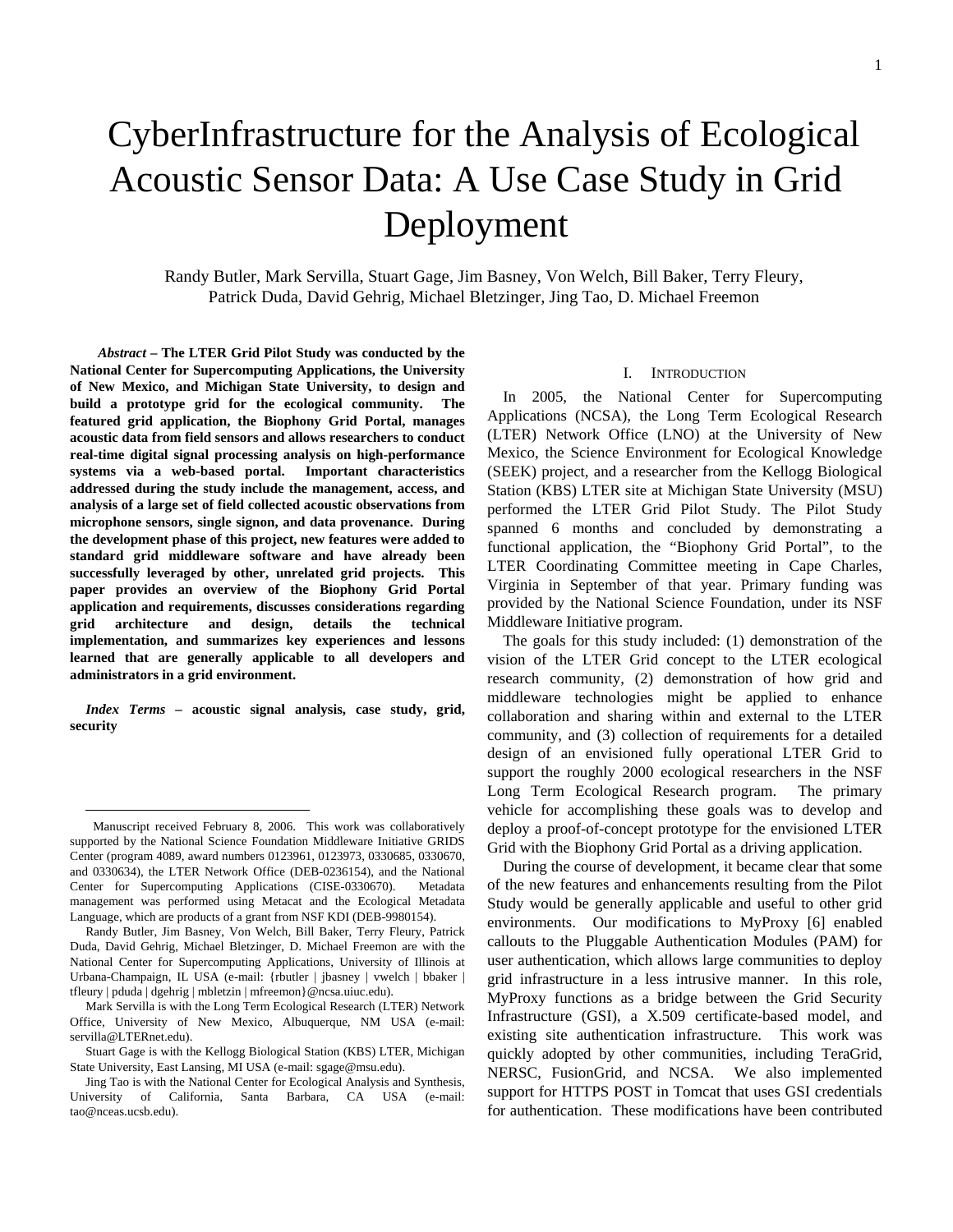back and incorporated into the Globus Toolkit™ [8], and are generally available to all users of the jglobus library [9]. Metacat [10] is a flexible XML-based metadata database developed by the Knowledge Network for Biocomplexity (KNB) and is used by the LTER community as their metadata repository. As part of the pilot study, a Globus Toolkit version 4 (GT4) web service was developed to wrap the legacy interfaces to the Metacat server.

In this paper, we discuss the architecture and design elements of the Biophony Grid Portal and its services, our software enhancements and contributions to open source grid middleware, and other lessons learned that may be of interest to other grid projects.

### II. BACKGROUND

## *A. The LTER Program*

The Long Term Ecological Research (LTER) program [1] was established in 1980 to support site-specific ecological research. It currently consists of 26 research sites located in North America, the Artic, Antarctica, Puerto Rico, and Tahiti, and the LTER Network Office at the University of New Mexico in Albuquerque. The core areas of study include primary plant production, organism population studies, movement of organic matter, movement of inorganic matter, and disturbance patterns.



Fig. 1. LTER Sites

Each of the 26 sites has a local data center, independently managed by a local governing agency. These sites have different hardware and software environments with heterogeneous data models. When the LTER program was first established, this organizational model worked well since the research was usually local to each of the sites. Over time, and with recent advances in computing and sensor technologies, researchers have recognized the potential opportunity to broaden their research to encompass a collection of LTER sites, including collaborative cross-site experiments involving the access and analysis of data collected across multiple LTER sites. At the same time, deployments of large scale sensor networks require more sophisticated, scalable management and analysis of large amounts of data. These emerging needs have been reflected in the LTER Network Information System Strategic Plan [2].

# *B. Acoustic Sensor Networks*

In order to ensure the developed prototype was relevant, an acoustical ecology science experiment was selected as the application driver for the study.

Monitoring landscapes using a microphone to record diurnal and seasonal differences in their acoustic signatures has been a developing research activity of Dr. Stuart Gage over the past five years [4]. As a co-principal investigator at the Kellogg Biological Station LTER site (Fig. 2 and 3), one of Gage's goals is to seamlessly integrate recorded observations from multiple landscapes over time into a single system that collects, stores, and analyzes time series of digital recordings in an acoustic library. The current configuration of this acoustic network consists of stations that automatically record a 30-second field sound bite every 30 minutes. After recording and storing the data locally, data are automatically transmitted to a remote server where the recordings are stored in an acoustic library as .wav files [5]. Acoustic signals are subsequently analyzed and the results and sounds are made accessible via www (www.cevl.msu.edu). As an order of magnitude estimate, such an acoustical sensor network can generate 4.2 million files occupying 5.5 terabytes of storage annually if running sensors at 240 sites, underscoring the need for a scalable solution for data transmission and storage. Wireless technologies make the deployment of such networks possible [3].



Fig. 2. Field equipment at the Kellogg Biological Station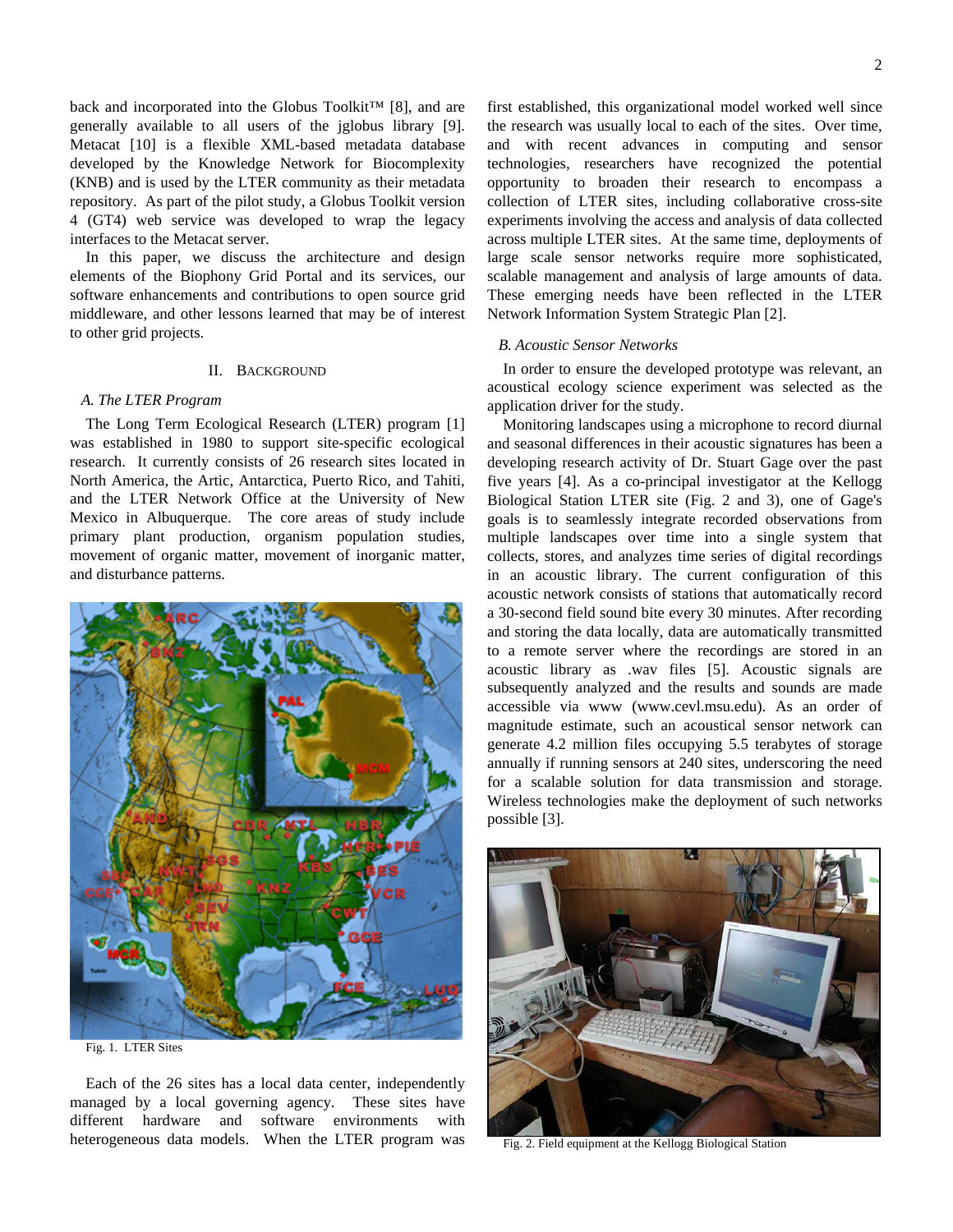



Fig. 3. A field microphone at the Kellogg Biological Station

#### III. APPROACH

### *A. Pilot Study Requirements*

To support the mission of the LTER Network Office, and the general goals of (1) demonstrating the grid vision to the LTER community, (2) demonstrating the use of grid and middleware technologies, as applied to the LTER community, and (3) collecting requirements for a detailed design of a fully operational LTER Grid, several specific requirements were addressed in the prototype. They included:

• Simple user interface. The user should not need to download or install any client-side software.

• Secure single signon. Users should only need to enter their password once, no matter which, or how many, grid resources are accessed during their session.

• Security. Authorization, authentication, integrity must be insured.

• Data provenance. Data owners need to maintain intellectual rights and enforce the LTER Data Access policy.

• Access to High Performance Computing. Seamless access to HPC resources is essential for high-volume data analysis.

• Scalable. Large amounts of data collected from sensor networks need to be managed and analyzed.

Another important consideration was interoperability with other grids. By using standard middleware components, interoperability could be realized between internal resources of the LTER Network Information System and external resources located within other networks, such as the Science Environment for Ecological Knowledge's EcoGrid [12] or the National Ecological Observatory Network (NEON) [13].

# *B. Biophony Portal Implementation*

The LTER Grid, and the Biophony Grid Portal application that runs on it, is a collection of geographically distributed servers and services spanning multiple governing agencies (Fig. 5).

The user interface is a web browser that accesses a standard J2EE web application. The web application was developed using the Jakarta Struts framework and uses the Globus Java CoG Kit library to access grid resources. The web app runs in a standard Apache Tomcat container running on a Linux server at the LTER Network Office in Albuquerque.

To access the Biophony Grid Portal, a researcher must first authenticate to the system. The system retrieves users X.509 credentials from a MyProxy [6][21] server that performs the authentication using LTER's existing LDAP directory server. The application then connects to the Metacat server over an HTTPS connection that is authenticated using the X.509 credential.

Once authenticated, a researcher can select an acoustic signature from a dataset of known sounds (e.g., the call of a chipping sparrow, *Spizella passerina*) and determine whether the species is present in a selected time series of field recordings contained in the digital library.

The system computes the probability of match between the signature and each unknown sound in the selected field recordings. There is also an option to generate a sonogram, sound profile, power spectrum, and frequency histogram of specific acoustic samples (Fig. 4). All security, data access, and other events are captured in a relational database for use in audit and data provenance reporting.

The digital database of field collected acoustic signals collected at 30 minute intervals during May, 2004, a set of acoustic signatures of organisms (birds, frogs) and entities (trucks, trains), and a set of signal processing algorithms were provided by Dr. Gage to prototype the portal.

# *C. Grid Services*

The Biophony Portal described in the previous section utilizes a number of Grid Services.

Metacat [10] is a flexible XML-based metadata catalog developed by the Knowledge Network for Biocomplexity (KNB) and used by the LTER community as their metadata repository. It stores the metadata in the Ecological Metadata Language (EML), a requirement of all LTER data documentation. All acoustic data, including both field recordings and signature files, are documented in EML and stored in the Metacat. Metacat queries are executed by the Biophony application to search for and retrieve metadata for data files of interest. Metacat is deployed as a separate J2EE web application that uses the PostgreSQL relational database to store XML documents. As part of the Pilot Study, GT4 web service interfaces were implemented for the MetaCat server. However, due to project scheduling constraints, those interfaces could not be used by the Biophony application during the Pilot Study.

The portal application uses standard Globus Toolkit GRAM and GridFTP protocols to submit jobs and transfer files across the grid. The LTER Grid Point-of-Presence (POP) presents a standard site interface to simplify integration of heterogeneous site equipment with the LTER Grid. The POP concept comes from NEESpop, a component of the NEESgrid project [14]. In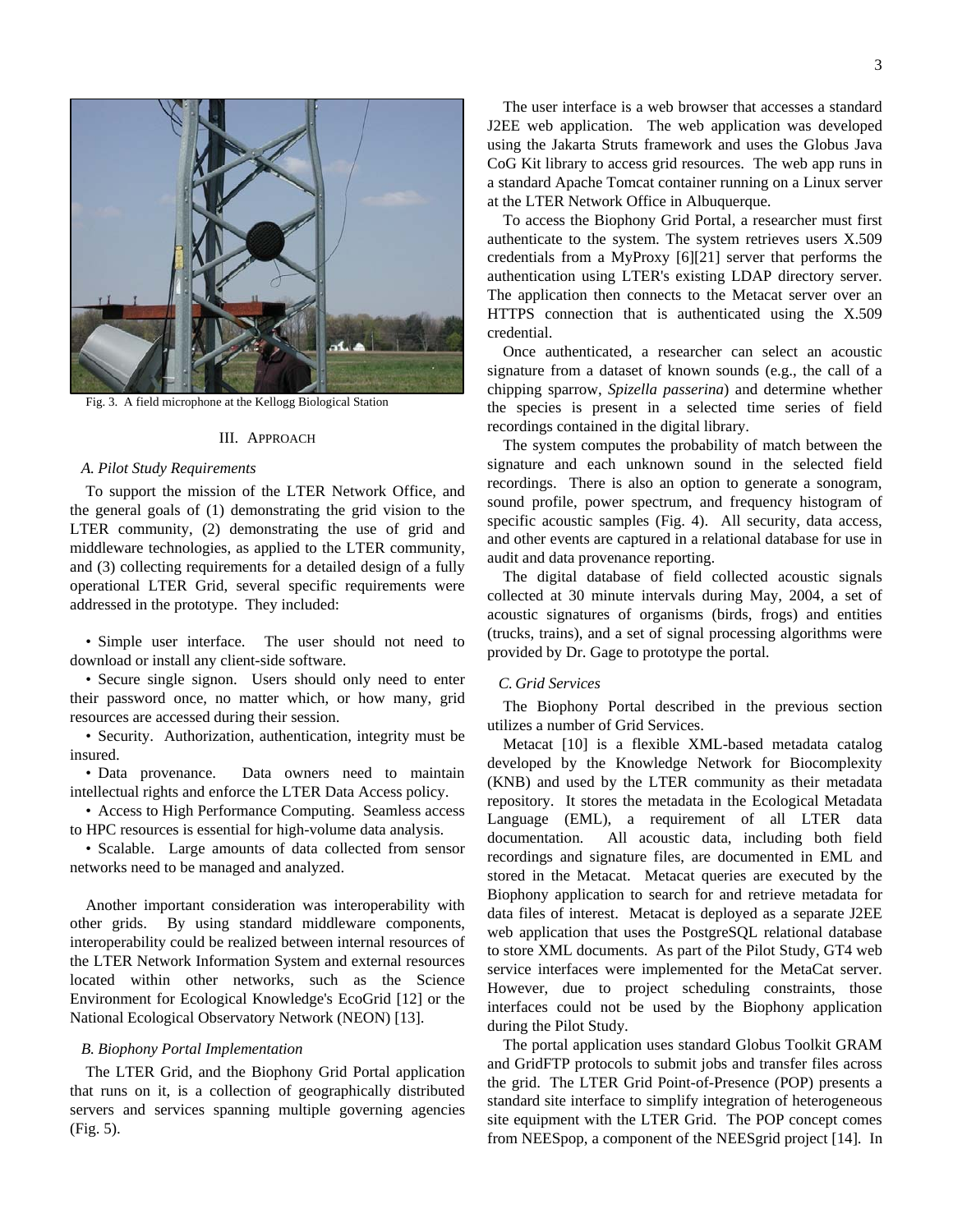

Fig. 4. Results of analyizing an acoustic data file.

our case, the POP serves as an Adapter [11] between the LTER grid and the local protocols and data formats. The main data repository is a GridFTP server at Michigan State University in East Lansing, Michigan.

The data analysis is performed on the Tungsten HPC cluster at NCSA in Champaign, Illinois. MATLAB code developed by Gage is used to perform the digital signal processing and species signature pattern matching.

Major software components of this system report key events to a centralized MySQL database to facilitate the data provenance needs of the LTER community.

# IV. TECHNICAL CHALLENGES/ADVANCEMENTS

# *A. MyProxy PAM Integration*

 The LTER community has a well established LDAP-based security infrastructure that manages the user registry for all of the LTER Network. Our challenge was to layer standard grid security on top of the existing user registry, so that we could leverage existing grid and middleware tools and services and, at the same time, avoid creating an additional authentication system.

Rather than implementing LDAP support directly in the MyProxy software, we selected a more flexible solution. Pluggable Authentication Modules (PAM) [7] abstract the authentication scheme away from the application software,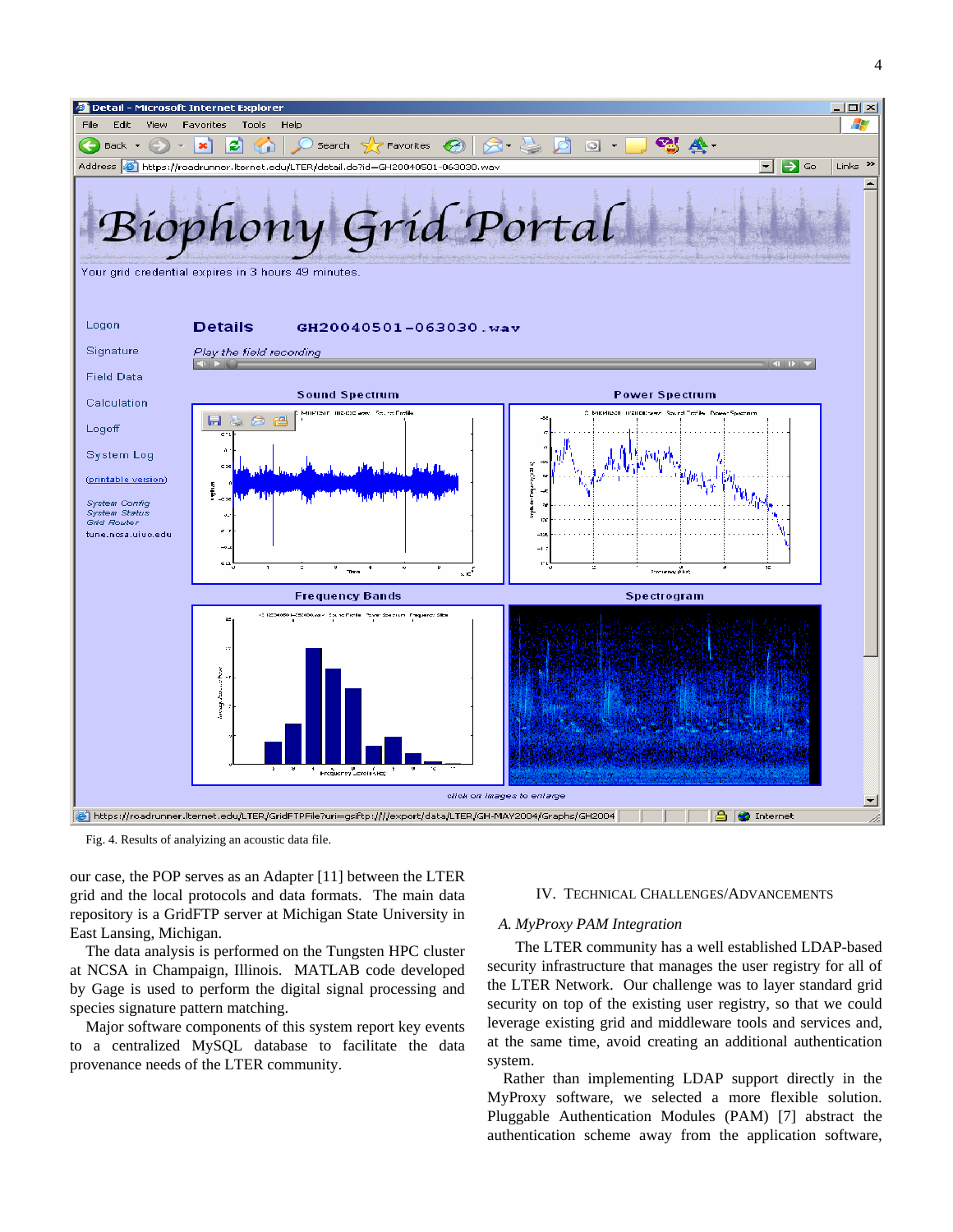

Fig. 5. Deployment and service view of the LTER Grid.

allowing the application and authentication method to vary independently. We added PAM support to the MyProxy Credential Repository software, then configured PAM to authenticate the user with LTER's remote LDAP directory server.

These MyProxy enhancements have been committed to the MyProxy CVS repository and are available to the public. As a result, MyProxy administrators running version 2.0 or higher can chose from a variety of authentication mechanisms without requiring any changes to the MyProxy source code.

Several communities have already leveraged this work. TeraGrid is using Kerberos to authenticate their MyProxy users. NERSC and FusionGrid will be using this feature for interoperability with Department of Energy (DOE) one-time password (OTP) deployments. The MyProxy deployment at NCSA supports both Kerberos and OTP authentication.

# *B. MyProxy Online CA*

Being able to use LTER's LDAP user registry as the MyProxy user authentication mechanism was vital in extending the existing security infrastructure into the grid space. However, users were still required to obtain accounts on grid resource provider servers, request and manage their user certificate, and place proxy certificates into the MyProxy server.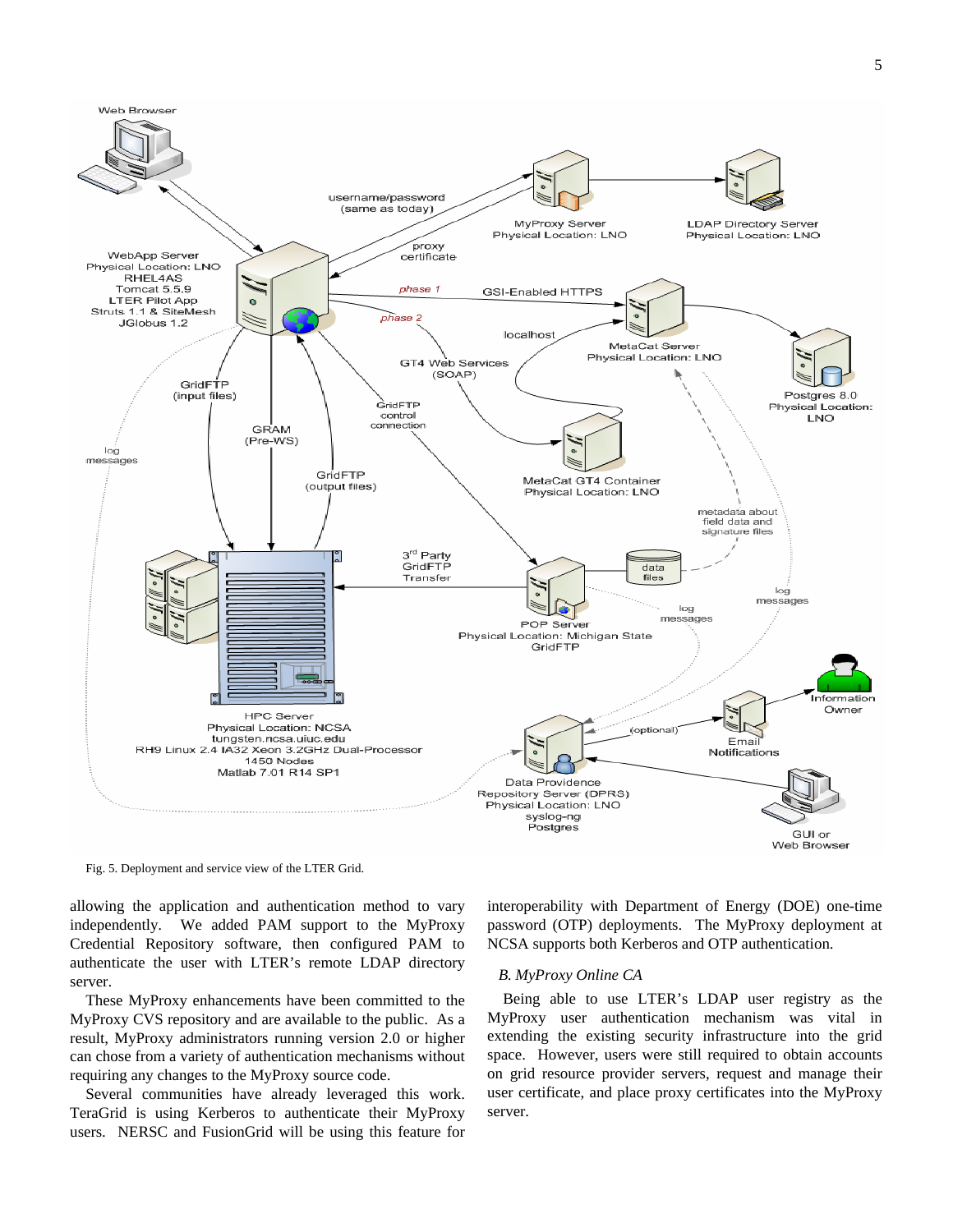During the Pilot Study, we found that most errors and support requests were related to the manual processes surrounding credential management. Elimination of these burdens from the user is important for the real-world usability of the system. The MyProxy software provides a solution. Starting with version 3.0, MyProxy provides the capability of operating as an online certificate authority. In this role, MyProxy can dynamically generate X.509 credentials for authenticated users, thus avoiding all the issues surrounding user management of grid credentials.

This MyProxy capability was released just after the feature freeze date for the Biophony Portal application and so was not included as part of the Pilot Study.

# *C. GSI-Enabled HTTPS*

Metacat, a metadata catalog service developed by the Knowledge Network for Biocomplexity, authenticates and authorizes users via LTER's LDAP directory. One of the goals for the Pilot Study was to integrate Metacat with the Grid Security Infrastructure (GSI). This was accomplished in two ways: using a GT4 web service façade, as discussed below, and with a GSI-authenticated HTTPS connection.

We replaced the standard HTTP interface to Metacat with HTTPS, using GSI credentials to establish the SSL connection, for a fully authenticated and encrypted channel.

As part of this effort, it was necessary to implement support for HTTPS POST in the jglobus library so that Tomcat could use GSI credentials for authentication. Those modifications have been contributed back and incorporated into the jglobus codebase and are available to users of the jglobus library.

The Metacat client API was augmented to accept a GSI credential as an alternative to an LDAP userid/password pair. Within the Metacat server, a mapping facility was added between credential Distinguished Names and LDAP identities, so that existing security policies could remain in effect. As with the Globus Toolkit enhancements, these patches were submitted to the Knowledge Network for Biocomplexity (KNB) committers.

## *D.GT4 Web Services to Metacat*

Another approach for seamlessly integrating Metacat into the grid environment was to expose its functionality as GT4 web services by building simple wrappers around the legacy interfaces. This allows any SOAP client to invoke Metacat queries using standard web service protocols.

Fundamentally, this is nothing more than a Globus Toolkit 4 Java WS Core "wrapper" placed around the GSI-enabled Metacat client API.

The WSMetacatService GT4 web service relies on the communication between the client and server to be performed over a GT4 GSI-secure HTTPS connection. This is accomplished using an X.509 credential when connecting from a web service client to the WSMetacatService. When deployed, the web service is wrapped as in Fig. 6.



Fig. 6. Metacat GT4 Web Service

The Globus container is deployed to a modified Tomcat 5.0.x installation (to allow GSI-HTTPS connections), resulting in a web service implementation of Metacat.

A web service client gains access to the previously retrieved X.509 proxy certificate, gets an endpoint reference and porttype for the WSMetacatService, and sets the GSI\_CREDENTIALS property on the client stub. Then, by connecting to the Tomcat server on the GSI-HTTPS port, this credential gets passed to the WSMetacatService.

How *much* of the credential gets passed depends on the type of connection made. For example, the login(gssCredential) method requires a full credential, thus the proxy certificate needs to be delegated from the client to the server. To do this easily, GT4 has an authentication method called GSISecureConversation. This provides a mechanism for generating a security session, i.e., the negotiation of a shared secret which may be used to secure a set of subsequent messages. It is based on WS-Trust and WS-SecureConversation. It creates a delegation service collocated with the web service such that the gssCredentials specified on the client side can be accessed on the server side. Alternatively, the login(distinguishedName) method relies on the assumption that the WSMetacatService and the Metacat server are collocated, so that no authentication mechanism is needed. Here, all we need to do is set the transport mechanism to use encryption, still setting the GSI\_CREDENTIALS on the client stub. Since we are not doing full delegation of credentials, only the distinguished name (DN) of the proxy certificate is available to the WSMetacatService.

On the server side, only the query(xmlQuery) method is exposed as a public method. This is because the query() method implicitly calls the Metacat login()/logout() methods. The login() method to be used must be decided on the server side at Tomcat startup because the security settings for a GT4 WS service are declared in a security descriptor and cannot be changed at runtime. This server-side setting then dictates which authentication method must be used by the WS client.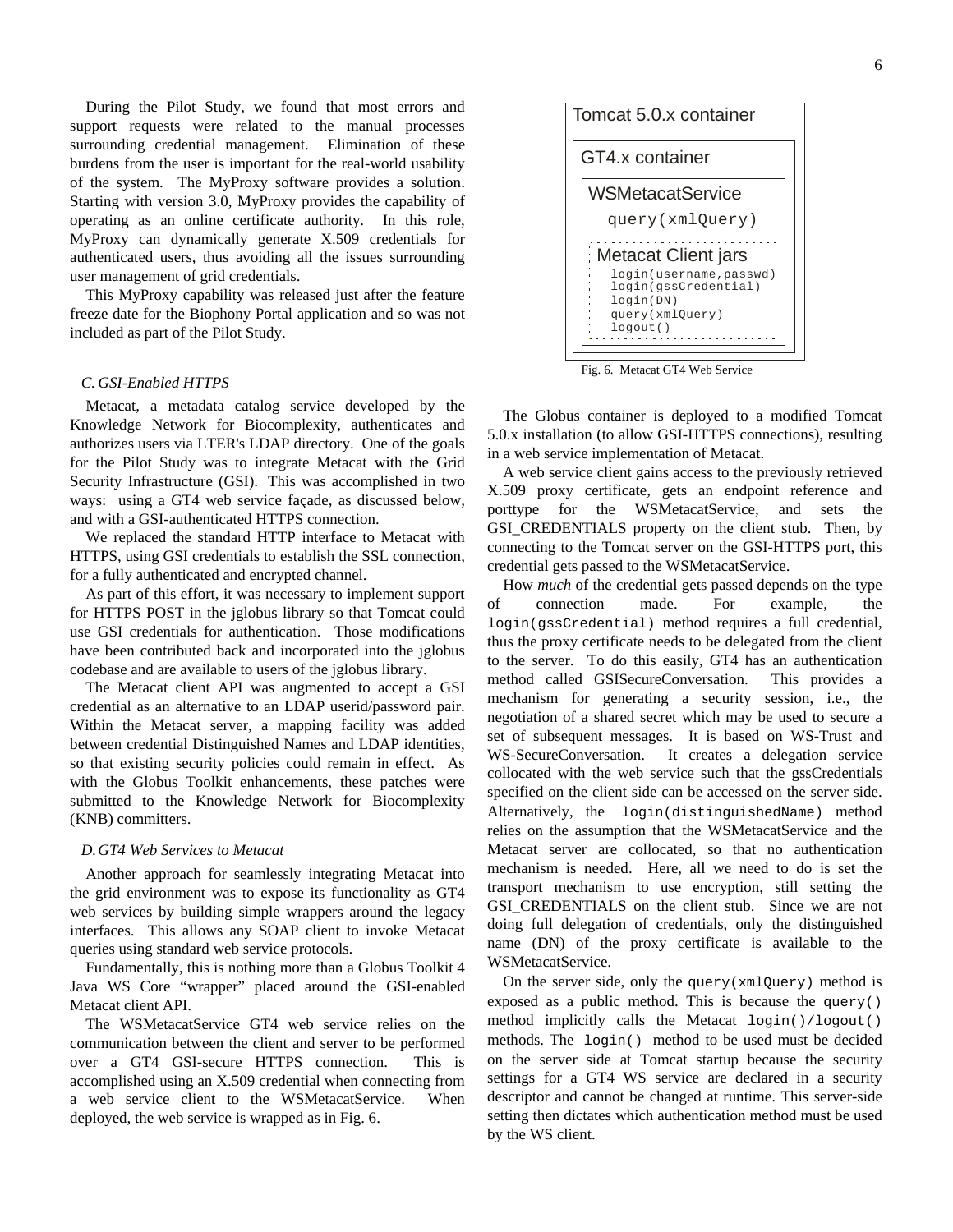It should be noted that this web service was implemented and tested, but was not used in the Biophony Portal application due to time and schedule constraints.

 This work was shared with the Knowledge Network for Biocomplexity (KNB) team for possible incorporation into the Metacat distribution.

#### *E. XINETD 30-second delay*

During development of this grid application, we noticed an interesting phenomenon. Each time our grid client application opened a GRAM or GridFTP socket connection to one of our grid servers (a specific server), a delay of 30 seconds was incurred. This was observed only when the client was running on the Microsoft Windows operating system.

After some additional investigation, the cause was isolated to the Globus Toolkit services that were configured as xinetd services (i.e., globus-gatekeeper and gsiftp). The configuration of xinetd specified USERID for the log\_on\_success and log\_on\_failure directives, which caused an ident request (port 113) to be issued from the server back to the client machine.

Unless the client machine actively rejects (or actually responds to) these requests, xinetd will wait until it times out after 30 seconds. Windows passively drops the packets, which results in the delay. Other operating systems actively reject such packets as their default configuration.

Note that the delay was not experienced when the Windows client was behind a NAT because the NAT server actively rejected the ident packets.

The USERID attribute in xinetd does not add any value to this service, so it was removed from the xinetd configurations without detrimental effects.

#### *F. Application Performance*

The Biophony Grid Portal application initially experienced response times in excess of what would normally be expected. A performance analysis was conducted to isolate the cause of this poor performance.

Several actions were taken to isolate this problem: (1) Debugging messages were enabled in the GridFTP server. (2) The code was reviewed to determine the "interface points" to the jglobus library. (3) The code was augmented to capture specific data that was written to log files. (4) The code was executed in a controlled environment. (5) Finally, the resulting log files were analyzed to determine the performance decrease.

Each time digital signal processing calculations are performed on data files a number of GSI-authenticated network connections are created and destroyed. This number (*N*) depends on how many files (*M*) are being requested from the data server, and can be described using the following formula:

$$
N = 20 + 4 * (M - 1)
$$

This formula was determined from the patterns that emerged by correlating the network flows with application events reported from the instrumented code. To improve performance the value of *N* must be reduced. The following paragraphs discuss our approach.

*Eliminate Unnecessary Remote Calls.*We observed that the application was issuing multiple "probe remote home" calls during each user session. This is a remote GRAM call to determine the full path name of the user's home directory on the remote grid resource server. Since all file references can be specified as relative (to the user's home directory), this is unnecessary information. These remote calls were removed from the application.

*Cache Derivable Data.* We also found it valuable to cache specific types of files on the portal web server. Signature files were cached since they are not updated, few in number, and read often. The generated graphs which require no input parameters were cached. We also performed "read-ahead buffering" of analysis output graphs, in anticipation of the user's request for them.

*Avoid "Hidden" Remote Calls.* The Java CoG Kit library (jglobus) can make remote calls that are not necessary. For example, the GridFTPClient class will issue remote calls on method invocations, such as exists(), which incur overhead from TCP or GSI services. If the application checks for the existence of a file before transferring it, the performance can degrade quickly. This accounts for more than half of the connections defined in the above formula.

*Combine Small Files for Transfer.* Part of the workflow processing of the Biophony Portal application involved transferring a large number of relatively small files from the main data repository to the HPC cluster for data analysis. The overhead of creating numerous network connections to transfer each individual file also resulted in degraded performance. For example, transferring 69 separate files (approximately 90 MB total) using a  $3<sup>rd</sup>$  party transfer required five minutes. By aggregating the files into one data package, and then performing a single GridFTP transfer to move the package to the HPC system, the time was reduced to 45 seconds.

# V. NEXT STEPS

The success of the LTER Grid Pilot Study, as demonstrated by the Biophony Grid Portal, is only the first step toward a full LTER Network deployment of grid-based technology. There are several opportunities to expand the capacity of the system we have developed in the areas of data access, analytical processes and computational infrastructure. Access to the acoustic database to accommodate multiple locations will expand the capacity and usability of the biophony portal. Associated with this is linkage to an existing real time digital acoustic library. Improvement in the analytical system will enable comparison of acoustic attributes between sites recorded at identical times and the analysis of long time series of acoustic recordings. New analytical methods for species specific identification and additional species signatures can be added. There is a need to optimize metadata harvested to accommodate multiple sensor observations differing only by time of observation. There is a need to enhance speed of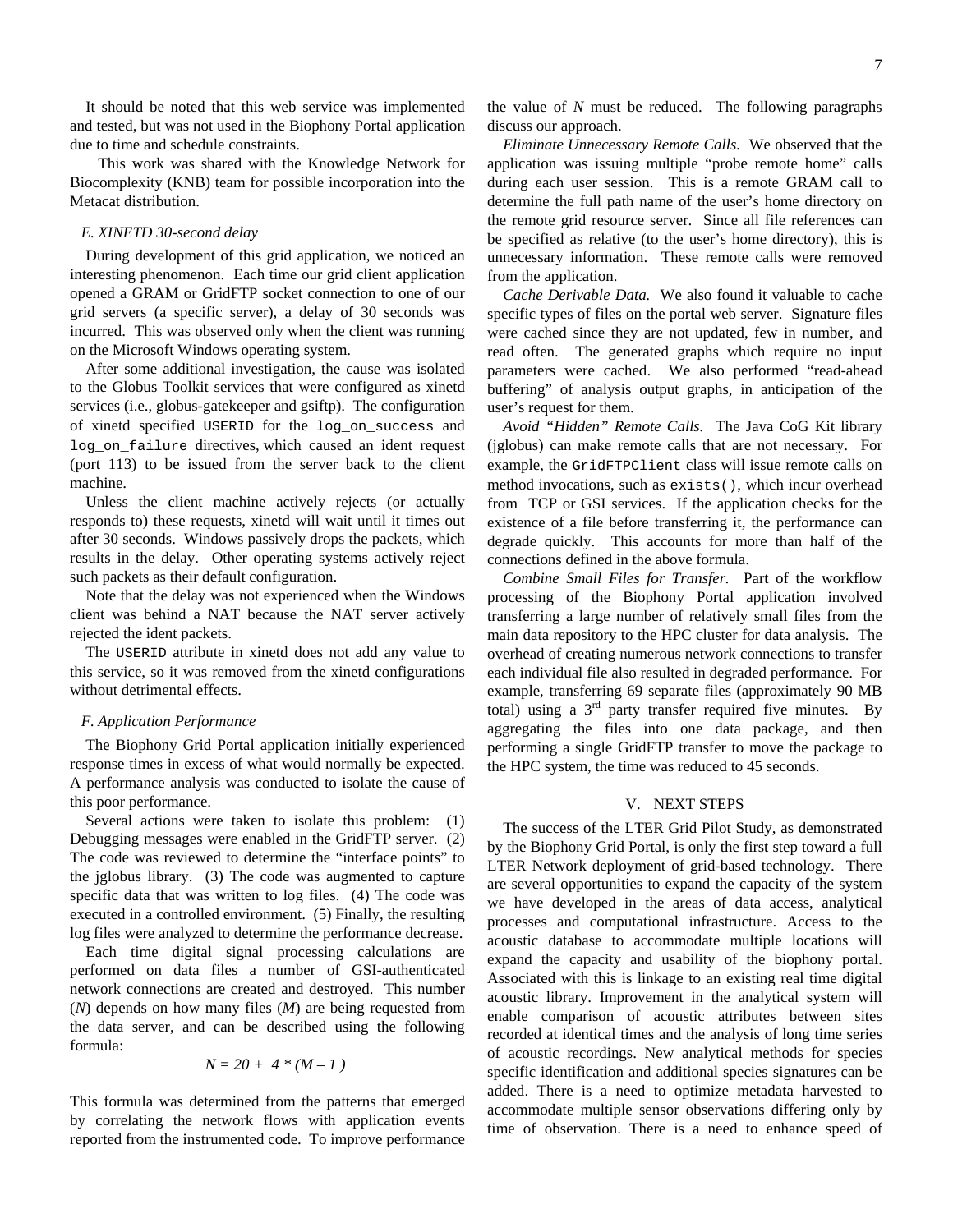processing of species specific identification through use of parallel algorithms as well as optimize file transfer of large digital acoustic datasets.

Hurdles defined by lack of community awareness, project and application compatibility within a grid environment, and cost of entry into the grid computing model must be overcome.

#### *A. Community Awareness*

The LTER Network community consists of approximate 2000 researchers and students involved in ecological science. Most of this community is not aware of the cyberinfrastructure that is available to advance their site and Network-level science. The LTER Grid Pilot Study (and the Biophony Grid Portal) is the perfect vehicle to demonstrate the efficacy of grid-middleware as an infrastructure to achieve integration of distributed resources. Next steps must include developing an education agenda that focuses on knowledge transfer from the information technologists to the community research scientists. Similarly, research scientists that are technology aware can then provide feedback in terms of cyberinfrastructure requirements, thus maintaining an iterative cycle of understanding community needs which transform into cyberinfrastructure enhancements.

# *B. Compatibility*

Numerous and ongoing projects within the LTER Network may be prime candidates to take advantage of grid-based technology. Unfortunately, there is not a clear set of criteria for these projects such that principal investigators can easily identify which projects are suited for the available cyberinfrastructure. One next step is to develop a set of working criteria that can be used to identify those projects whose requirements may be satisfied by grid-based cyberinfrastructure. Any criteria would have to evolve as new technology is added to the grid-middleware software stack.

# *C.Cost of Entry*

The cost of entering into a grid computing model can, at first, seem higher than the benefits realized by participation. These costs may derive from the purchase of new hardware that acts as an interface between local and grid infrastructure or simply from time incurred by technical staff when first learning about grid technology. For the LTER Network, this concern would ultimately subside as additional projects take advantage of already deployed grid components, such as MyProxy, and as learned skills become part of the local "toolkit". Such scaling of resources eventually reduces the overall cost of entry to acceptable, if not negligible, levels. Maintaining a registry of available and local grid resources, including domain experts, should also be considered as a next step.

# VI. POTENTIAL FUTURE WORK

# *A. Community Accounts*

We did not implement "community accounts" for the Biophony Grid Portal since this concept is still evolving, and is an active area of research. There is a clear need for this capability, however, as security-related issues accounted for most of the end-user support calls, questions, and problems. Community accounts can potentially eliminate many of these problems.

## *B. Interactive HPC Allocations*

Another issue not addressed was the scheduling of HPC resources for on-demand (or interactive) processing. Traditionally, such resources have been dedicated to batch processing and, to a large extent, remains so today.

# VII. ADDITIONAL OBSERVATIONS

"All the old rules still apply, even in a grid environment."

*Object-Oriented Analysis and Design.* The original code base contained many layers of abstraction that were refactored out, resulting in a cleaner and more straightforward design. It is important to always keep the architecture, design, and coding of an application as simple as possible, within the constraint of meeting the requirements.

*Distributed Systems.* Only distribute application components across data centers or platforms when necessary; doing so always adds overhead.

*Unit Testing.* Unit testing is incredibly powerful for regression testing and diagnosing problems, and can quickly pinpoint failed components. During development, simple JUnit tests were built and executed nightly, which found many broken code segments.

*Iterative Development.* Use of an iterative software development process is important to receive rapid feedback from users. This is especially helpful during prototype development in research projects.

*Psychology.* Human psychology is an important aspect of designing the user interface. Also, keep users engaged during workflow sessions by allowing them to be "interactive" while long-running processes execute in the background.

*Intergroup Communication.* The compressed timeline of this project demanded highly interactive communication between the various groups involved. Regular phone and video conferences were essential to keep the project on target.

# VIII. RELATED WORK

# *A. Kx509/KCA*

With the extensions to MyProxy to enable PAM authentication and act as an one certificate authority, there is overlap in functionality between MyProxy and the Kerberos Certificate Authority (KCA) [15]. MyProxy at this point is a generalized KCA, allowing authentication with a range of authentication methods, selectable at deployment time.